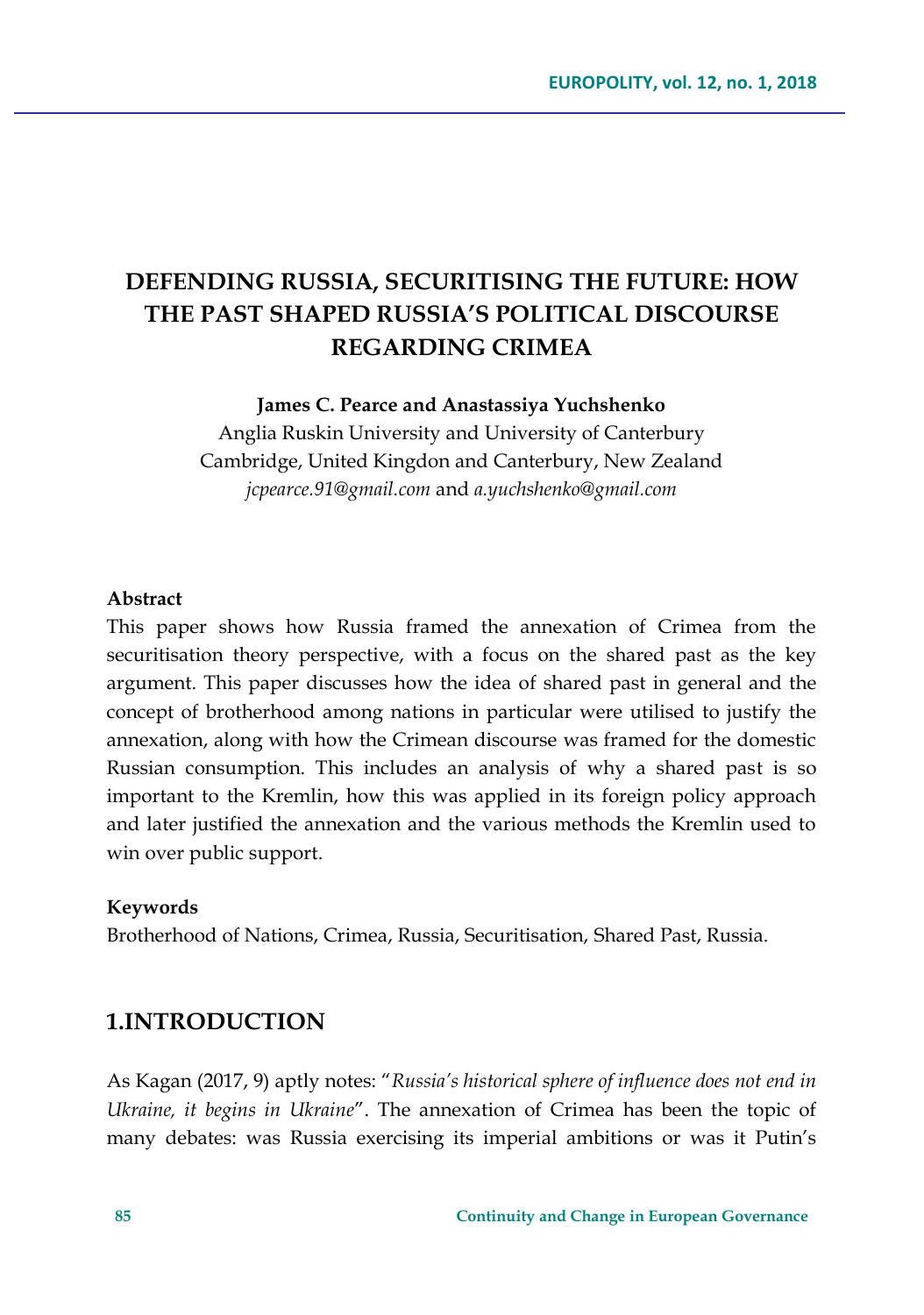open offence against the West? This paper aims to show how the annexation of Crimea was framed from the securitisation theory perspective, focussing on the shared past as the key argument of the Kremlin. In order to demonstrate this, the paper discusses how the idea of shared past in general, and the concept of brotherhood among nations in particular were utilised to justify the annexation, along with how the Crimean discourse was framed for the domestic Russian consumption, which eventually resulted in unifying the Russian public behind the state's message.

Russia's position in Ukraine can be divided into two main sections: the annexation of Crimea and the situation in Eastern Ukraine. This paper does not focus on the step-by-step explanation of Russia's military actions in Ukraine, but rather on possible justifications, premises and consequences of Russian involvement in Crimea. Allison (2014) sums up the possible explanations of Russia's involvement in the Ukrainian into three broad groups: geopolitics and Russia's intention to regain control over its neighbourhood, Russian identity as an engine for political actions, and regime consolidation as a primary aim of Russian foreign policy. This paper focuses on the analysis of the historical narrative that has been used by the Kremlin to justify the annexation of Crimea both domestically and internationally.

## **2.THEORETICAL FRAMEWORK**

This paper utilises the Copenhagen School approach, also known as securitisation theory. Securitisation theory was first introduced by Barry Buzan, Ole Wæver, and Jaap De Wilde in their 1998 book *Security: A new framework for analysis* as a critical approach to traditional security. The Copenhagen School approach offers a new reading of security whereby some security threats are characterised as perceived threats, which go alongside traditional 'real' security threats (for example, invasion or war). Sperling (2003, 8) emphasises a change in security studies, writing "*A definition of security restricted to the traditional concern with territorial integrity or the protection of ill-defined but well-understood 'national interests'. This excludes threats to the social fabric of domestic or international societies*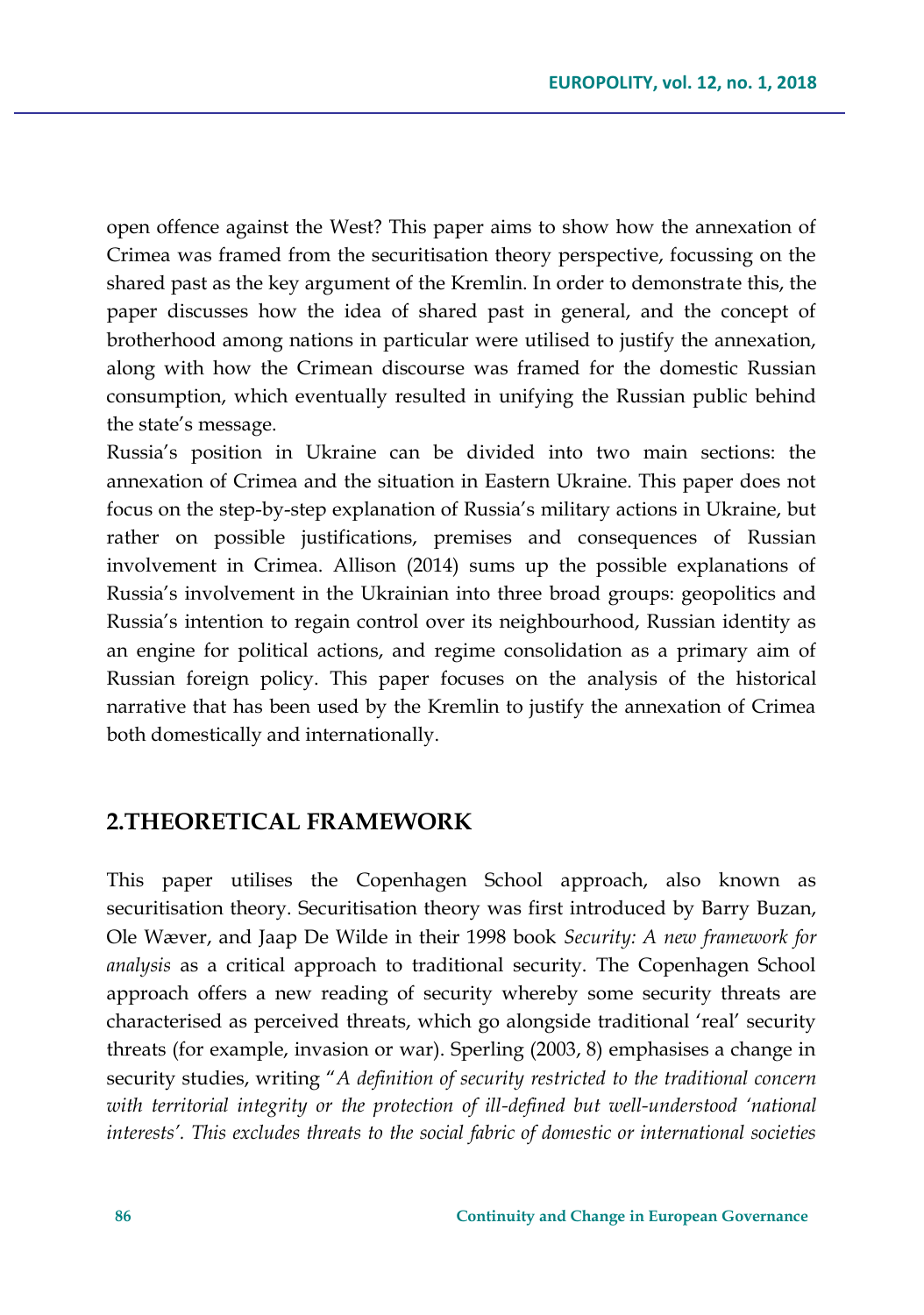*or threats emanating from states with imperfect control over their territory, weakened legitimacy, or persistent interethnic conflicts*". Departing from the traditional understanding of security, Buzan et al (1998, 31) argue that security issues could be seen as 'intersubjective and socially constructed'. This paper argues that the Kremlin's usage of the threat of enmity towards Russia can be coherently analysed within the securitisation framework. In particular, the idea of a shared historical past has been used to reach an unprecedented level of domestic support for sometimes unorthodox foreign policy decisions, thus achieving significant changes in the 'near abroad' such as the annexation of Crimea.

Balzacq (2010, 56) notes: "*securitisation predominantly examines how security problems emerge, evolve and dissolve*". Thus, securitisation theory takes on not only a critical approach to security but also argues that security threats are socially constructed. More recently, Wæver (2015, 123) has succinctly summed up the contribution of securitisation theory to the existing security debate: "*With [securitisation] theory, political events can be studied empirically as social phenomena*". The Copenhagen School aims neither to undermine the traditional approach to security nor to substitute it, instead creating a space for the merger of traditional and new security studies (Watson 2012). It should be seen as a tool, which can help to expand our understanding of security: Emmers (2007, 132) states *"… the Copenhagen School raises the possibility for a systematic, comparative, and coherent analysis of security*". If any perceived threat is seen as a security threat it would enlarge one's theorising of security, adding more nuances (Aradau 2008; Emmers 2007). There would be no more need for an overly restrictive definition of a threat as almost anything could become one if properly 'staged' (for example, the events at Maidan). The Copenhagen School has offered not only a new way of discussing security but has also outlined certain conditions that allow observers to analyse how security threats are defined, used, and managed on each different occasion.

Successful securitisation changes the political climate in any given country as well as how the society perceives threats and possible solutions. According to Buzan (Buzan et al 1998, 26) "*A successful securitisation thus has three components (or steps): existential threats, emergency action, and effects on interunit relations by breaking free of rules*". Securitisation theory outlines how a threat can make its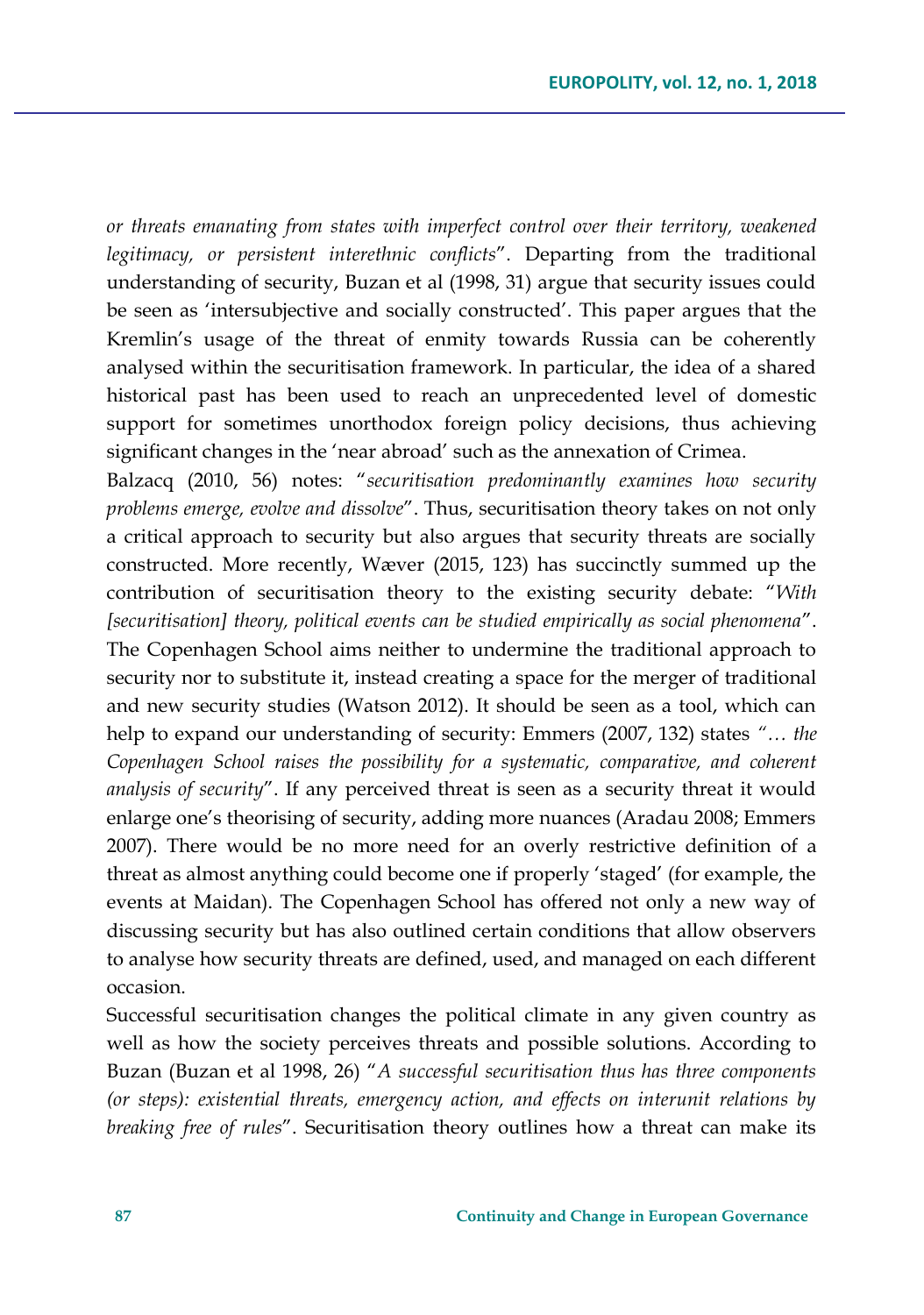way up to the political sphere and be portrayed as so dangerous the state's survival would depend on it. A process of positioning a threat as existential is called a speech act (Buzan et al 1998, 25). It could be a speech of a government official, president, or someone unaffiliated with the government. However, no act of speaking about security would also constitute a speech act: in accordance with securitisation theory, an actor who speaks security is of value no less than the content of speech acts (Buzan et al 1998). Any securitising speech act is aimed to convey a security threat to a particular referent object. The referent object is an object or entity portrayed to be facing an existential threat in securitisation rhetoric.

In order to achieve that level of importance a threat needs to be presented as existential. Buzan et al (1998) emphasise that it is not necessary for the threat to be tangible; it could be a threat of terrorism or war that drives certain governmental responses, but the existential threat should be essential to the survival of the referent object to the extent that emergency measures are called for. According to Buzan "*the existential threat has to be argued and gain just enough resonance for a platform to be made from which it is possible to legitimise emergency measures or other steps that would not have been possible had the discourse not taken the form of existential threats, point of no return, and necessity*" (Buzan et al 1998, 25). It is therefore important to understand that the existential threat is an essential part of a securitisation move and is necessary to be referred to for the threat to be transformed into a securitised issue. In the case of Crimea, the perceived threat essentially boiled down to the Kremlin finding justification for Russia's actions which would bring enough public support, and this encompassed a range of other issues concerning Russia's relationship to the 'near abroad'. The besieged fortress mentality arose once more with Russian history, the concept of brotherhood (*bratskie narody*) and militarisation used as ad hoc justifications.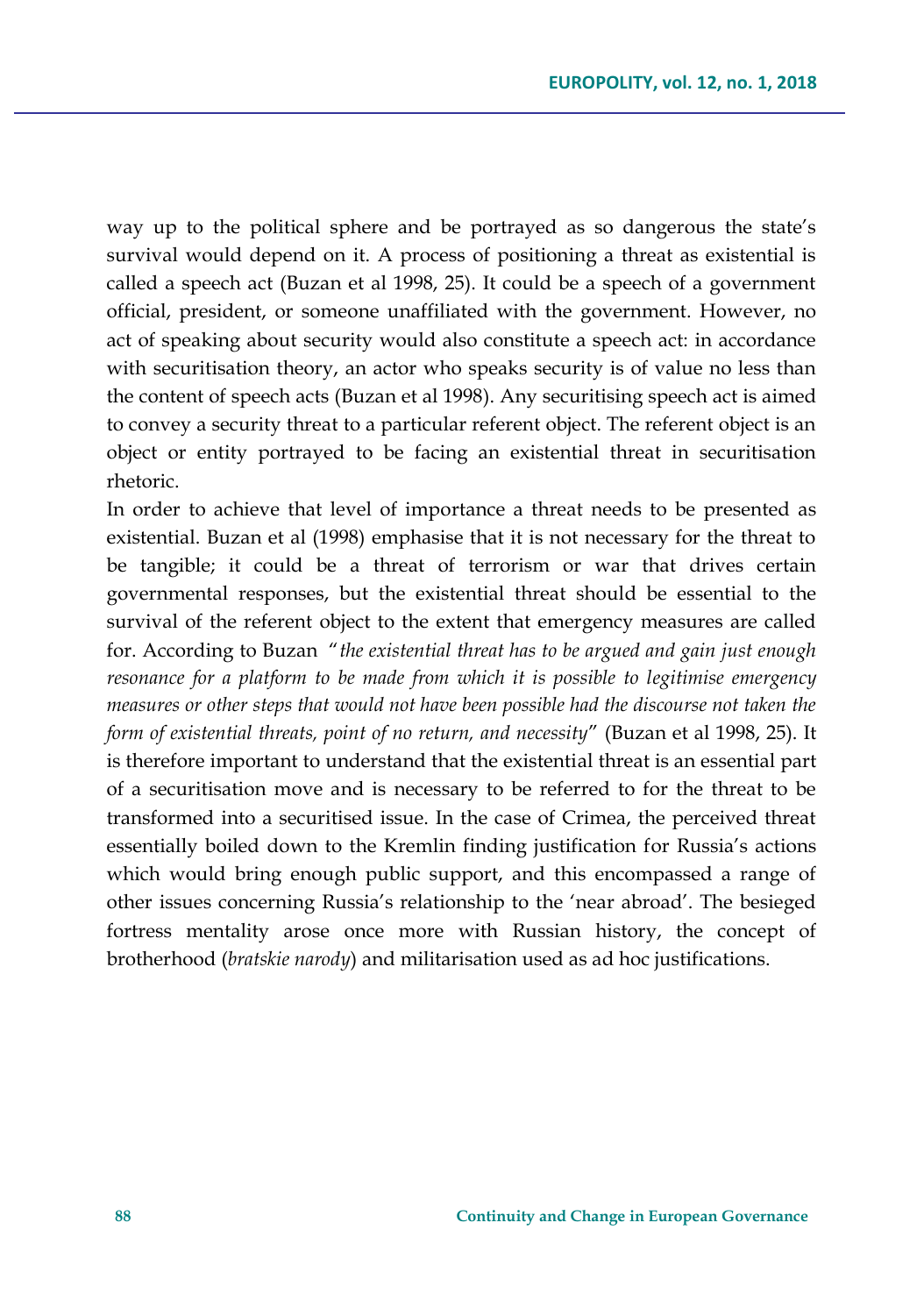# **3.A SHARED HISTORY AS AN ANSWER SECURITY THREATS**

Twenty First century Russia is a much broader picture and less based along ethnic lines. Its security sphere entails all citizens including those beyond the state's borders and with them, the cultural and spiritual assets of the country (Zevelev 2001). This is why Russia's actions abroad rely on historical references among other things as a means of defending its policy directions. In the former Soviet space, Russia can invoke a special relationship with all the other republics. This in turn allows Russia to apply restricted degrees of sovereignty on these states by promoting its own concepts to increase its attractiveness in the aim of safeguarding its interests, including the 'near abroad'. The notion of a shared history is an auspicious channel for this, since it implies longstanding unity and brotherhood between nations. The Eurasian Economic Union (EAEU) has expanded to include Armenia, Belarus, Kazakhstan and Kyrgyzstan, with Tajikistan also seeking membership, and Russia guarantees Armenia's security, as well. By using a shared history in current links to promote its own ideals, Russia can safeguard its national interests with a great degree of flexibility.

A shared history does not always bring nations together, and in Russia's case, the former Soviet republics can cast it in an unfavourable light. Recent examples include Ukraine's ban on fourteen Russian journalists and TV channels claiming they do not respect equidistance and equilibrium (Rotaru 2017). Kazakhstan has begun promoting English far more as a second language and has switched to the Latin alphabet. Belarus started paying more attention to the local language in schools after the Minsk talks. Belarus' own history also allows it to dip its toes into Europe and distance itself from Moscow. In 2015, Moldova disrespected an agreement made at the CIS (Commonweath of Independent States) Summit 2013 where all member states agreed to give similar medals to veterans bearing Soviet symbols; Moldova's did not have the hammer and sickle (Heads of State Council of the Commonwealth of Independent States 2013). Although rejection is possible, Russia remains attractive in the former Soviet republics, and promoting a shared past is a cornerstone of this.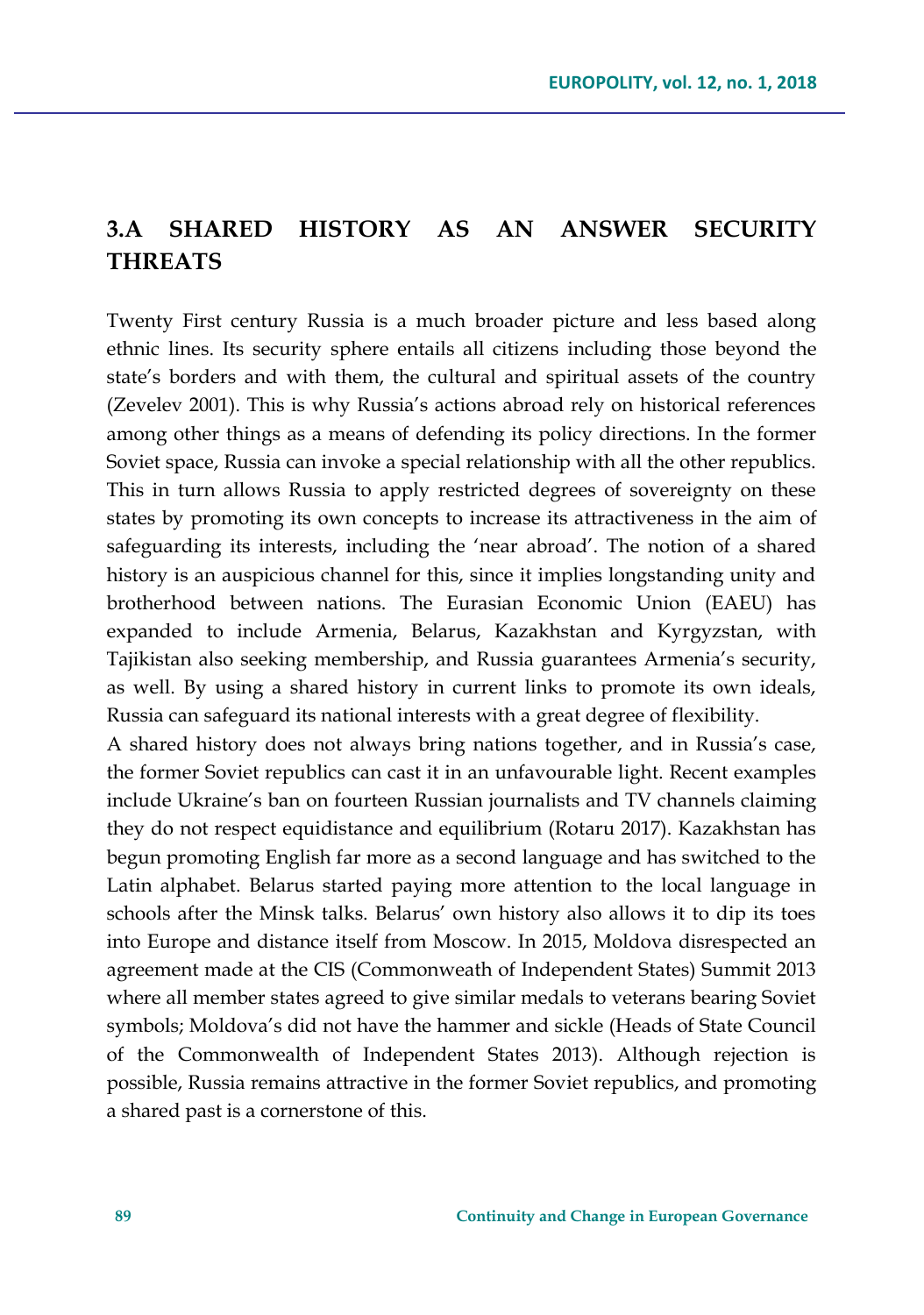#### **4.RUSSIA'S PAST, FUTURE, AND FOREIGN POLICY**

Foreign policy is an auspicious way of representing a shared past. The annexation of Crimea falls under a concept what Tsgankov & Tsygankov (2010) refer to as 'Civilisationalism'. This particular form of Russian foreign policy emphasises the 'Russian world' or historic areas (the former USSR and Russian Empire) to help Russia fulfil its historic mission. Based on cultural opposition to the West, Civilisationalism focuses on what is principally different, unique or organic to Russia. The Civilisationlist argument, as implied, claims that Russia is a separate civilisation in its own right whose mission is to spread its values to the world (Tsygankov & Tsygankov 2010). Even though the idea of Russia being a separate civilisation has long been debated, the past has been used as justification for Russia's increased involvement in the 'near abroad or 'Eurasian space', with some Eurasianist thinkers such as Aleksandr Dugin championing the idea that the ideal society is based on historical traditions. In other words, Eurasian nations are essential to Russia's security and maintaining its unique position to confirm it is 'not like others' and that those who inhabit this geographic space of the Eurasian plain share a unique historic identity (Schmidt 2005). As mentioned however, an ability to use the shared past also relies on Russia's attractiveness to bring in other nations. As Schmidt (2005) notes, Eurasianism relies on Russia's ability to convince its neighbours that Western interests are different from theirs and that the Russian-led Eurasian cause is the righteous one.

There is also a firm commitment to the Russian Orthodox Church as a means to spread these values. In this sense, Civilisationalism also provides a justification for curbing Western influence and expansion into Russia's areas of interests. Belarus and Ukraine are viewed as part of the core of the Russian World. Both Belarus and Moldova belong spiritually to the same Russian Orthodox Church and as the Russian Patriarch argues the heart of the Russian World is Russian Orthodox faith and that 'spiritually we [Russia, Belarus, Ukraine and Moldova] remain one nation' (Rotaru 2017). In Ukraine, The Russian Orthodox Church contentiously remains the largest branch with the most followers, as well. After the annexation, Putin stated that 'everything in Crimea speaks of our shared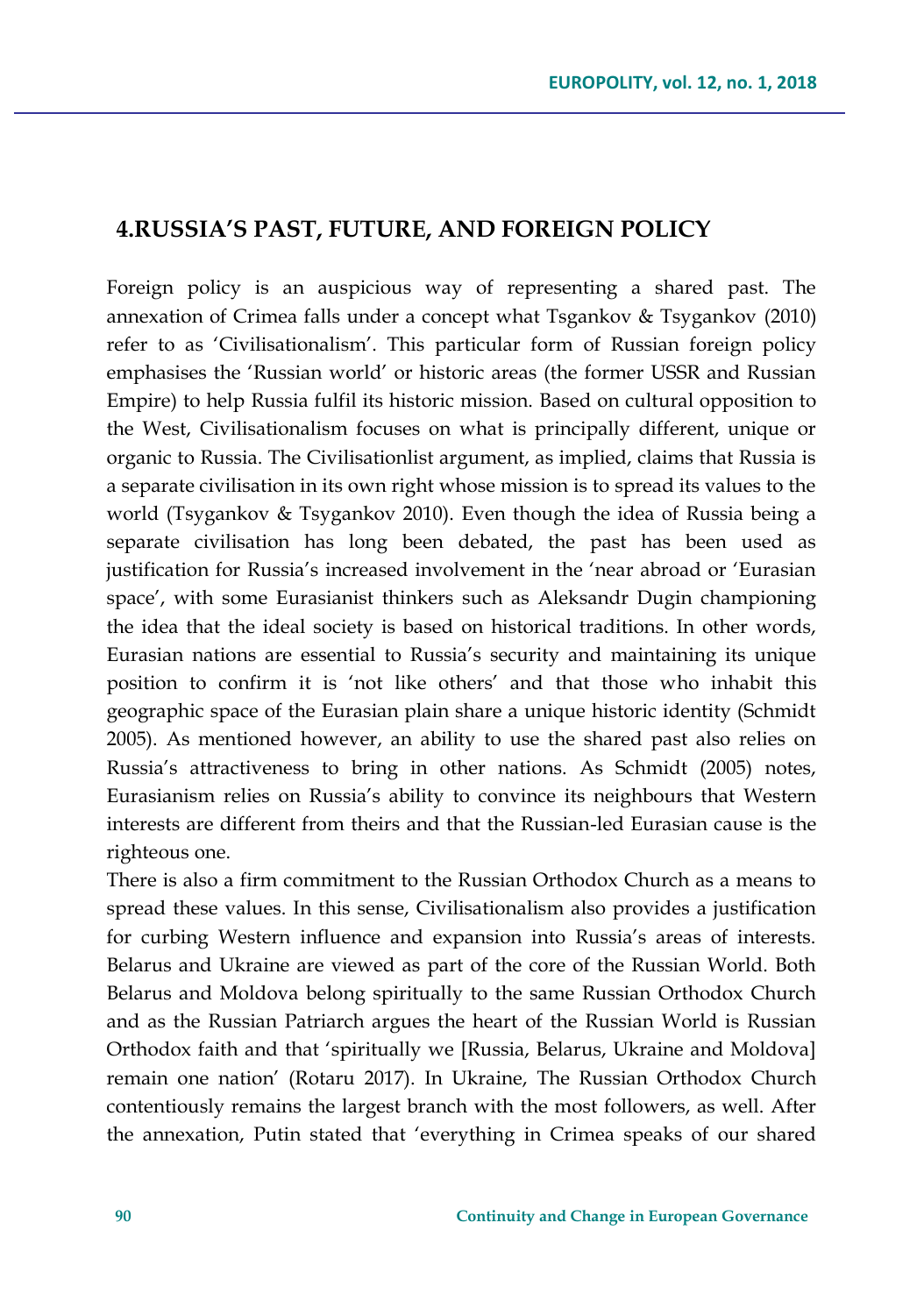history and pride', it was in Crimea where Grand Prince Vladimir was baptised, Orthodox Christianity adopted that predetermined the 'overall basis of the culture, civilisation and human values that unite the peoples of Russia, Ukraine and Belarus' (Putin 2014). Thus, Crimea was painted as inseparable from Russia's statehood, military and civilisation.

Civilisationism recognises the Westphalian principles of territorial integrity, sovereignty and non-intervention, but calls to traditions and cultural norms as the basis for order. How the concept of territorial integrity is applied in a case of shared past becomes rather blurred in this respect and is often used to justify breaches of sovereignty. The Russian compatriots would be one example. Putin viewed compatriots as a resource to achieve certain aims and restored the idea of a larger homeland for the compatriots, who featured prominently in the Foreign Policy Concept 2013. The countries who fall under the Moscow Patriarchy are included, yet Putin at one time stretched the compatriots' definition to all Russian speakers beyond the 'historic homeland'. Since Crimea, there have been attempts to disassociate Russians abroad with their country of residence to establish political or emotional loyalties (Cheskin 2014). As well as a vulnerability, it is paradoxical. Cultural norms and traditions must be desirable instead of enforced, yet using the past to restrict the sovereignty of former Soviet republics, makes the concept of Eurasianism self-undermining. While this terminology is designed to make the case for Russia's emotional and historic right to intervene beyond its modern borders, the idea of exerting control over other nations contradicts Westphalia principles. In practice, Eurasianism has not blossomed to any great extent, although there has been a flirtation with it post 2008. Dmitry Medvedev declared that for the first time in history, Civilisationalism was the focus of Russia's Foreign Policy in 2008 (Medvedev 2008). Certainly, his presidency began with trips to Kazakhstan, China and the Georgian War 2008, which caused much antagonism with the West, yet the infamous 'reset button' overshadowed any large strengthening of ties in the near abroad. The Foreign Policy Concept 2013 mentioned the need for facilitating dialogue and cooperation between civilizations to enhance accord (2013, 4I), as well as the increased emphasis on a 'civilizational identity' and 'roots' (2013, 14). However, it seemed little more than words on a document especially with the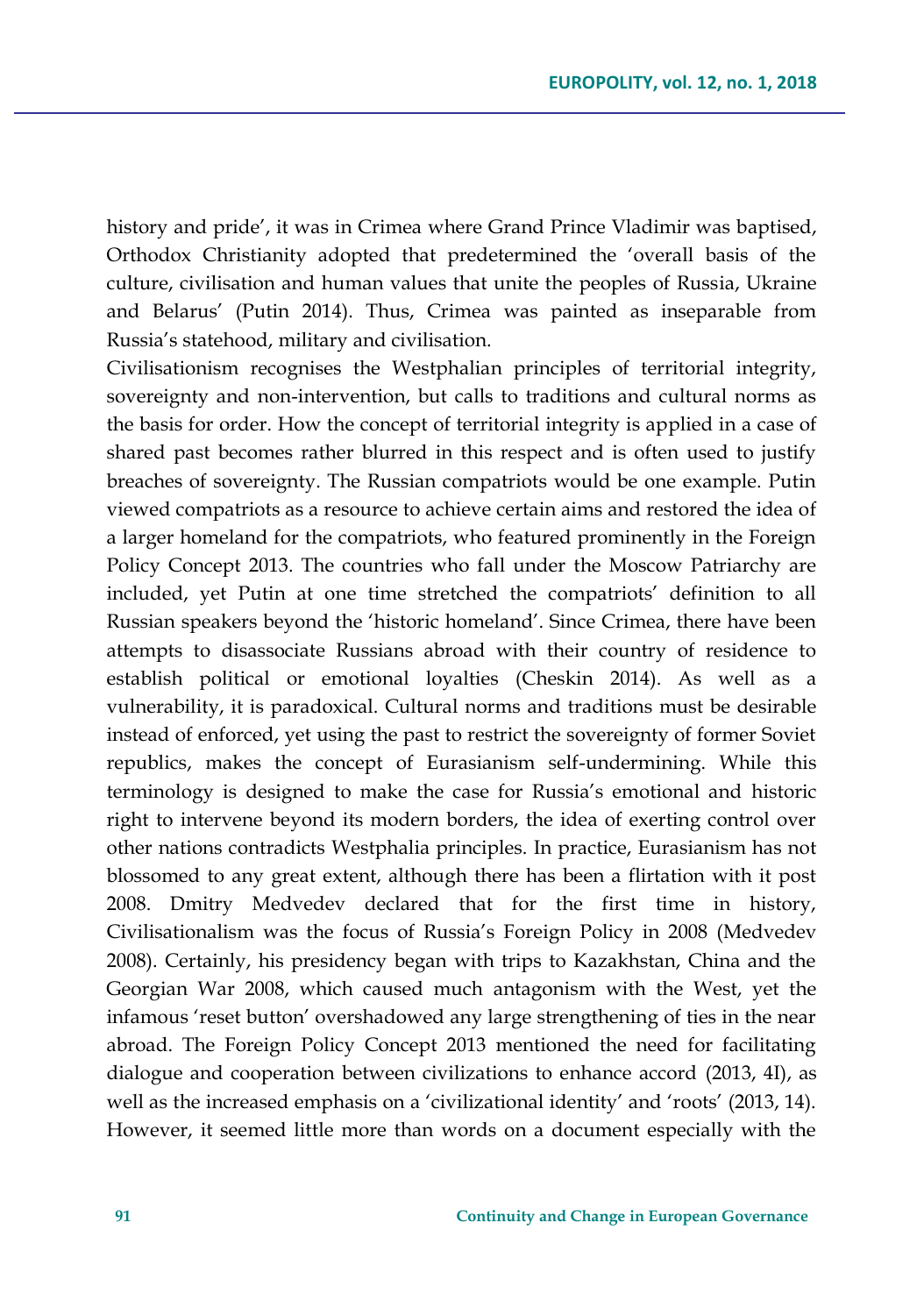global challenges post 2013. The Foreign Policy Concept 2016 continued this language but had a more defensive tone reflecting the global changes and position of Russia since annexing Crimea; this was reflected early in the document, particularly with reference to 'multipolarity' and 'balancing interests' (Putin 2016, 2). By the end of 2016, the rife historical patriotism surrounding Crimea was fading, meaning the message had to be updated.

# **5.DIFFERENT FORCES BEHIND THE ANNEXATION OF CRIMEA**

As previously mentioned, the annexation of Crimea represents an interesting case that has challenged an established international order, which was formed around the principle of non-interference into other states' internal affairs. Russia changed the rules of the game unilaterally, claiming that a good cause, for example, the concept of *bratskie narody* could still be a legitimate reason for a military intervention and territorial acquisition. If the cause is properly framed, as, for example, a restoration of historical ties between Russia and the Crimean people, then a state with enough political will can bend international laws. A great body of literature was developed about the situation in Ukraine, focusing on the legal aspect of the annexation, justifications for it, as well as the discrepancy between how the West saw it (as annexation) and how Russia portrayed it (as 'the reunification of Crimea with Russia') (Leonaite & Zalimas 2016, 13). Undeniably, even without the usage of larger-than-life concepts such Civilisationalism as the justification for annexing Crimea, Russia was able to portray this political move in a desired light, as Allison aptly writes:

*"The arguments used have sought, albeit fairly unsuccessfully, to divide the international community, especially western states, and they represent a challenge to sovereignty in the increasingly diverse regional order formed by the post-Soviet states. No doubt, Russia also hopes its claims may deflect or mitigate China's grave concerns about Russia's empowerment of separatism in Ukraine and its territorial revisionism. Beyond this, Russian legal claims have been constructed to mobilize and consolidate Russian domestic opinion around Putin's leadership. They include*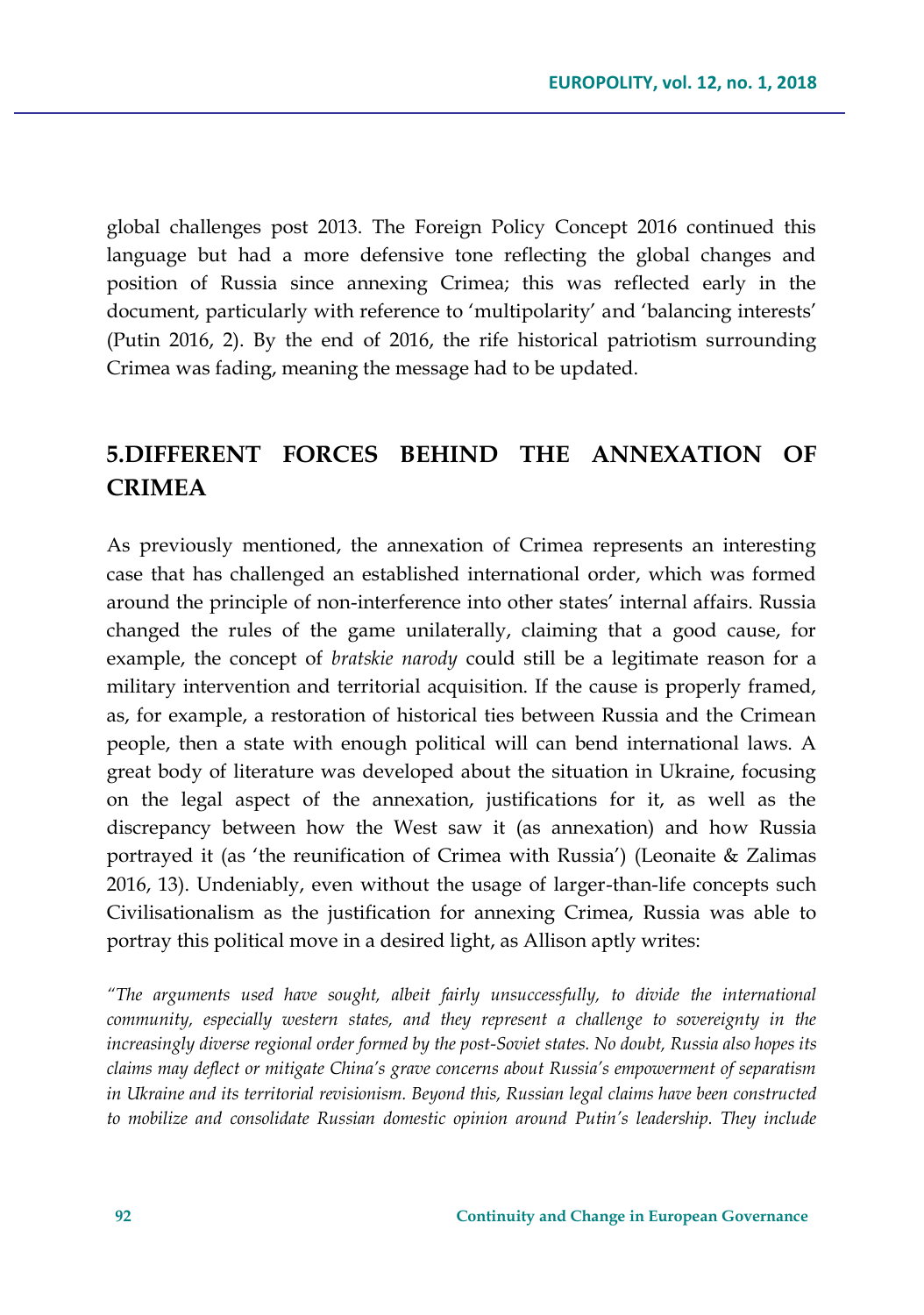*justifications for the Russian use of force and the annexation of Crimea, blanketed in partial truth and disinformation, cast in terms which appeal to deeper sentiments and grievances in Russian society and among Russian elites" (2014, 1259).*

Russia will not leave or abandon Russians, both citizens (*rossiyanin*) and ethnic (*russkii*). The concept is volatile, flexible and is inconsistently used by the Kremlin. The idea of *bratskie narody* brought the possibility of portraying the annexation of Crimea as a good political move aimed to protect people, however the United Nations High Commissioner (UNHC) report showed the abuses of Crimean Tatars' rights, an ethnicity that historically lived in Crimea (Allison 2014).

The annexation of Crimea is a contemporary example of Russia's execution of its international ambitions and a part of Russia's quest to being recognised as a great power. Regardless of different interpretations of international law on selfdetermination, the Russian legal position on the Crimean case remains logical, as Borgen (2014, 6) notes: "*Yet, just as the lack of a single sovereign means that enforcement is difficult, the pluralist nature of international law means that in most cases there is no final interpreter of what law is*". Thus, it should be not surprising that Russia has used the absence of consensus over the Kosovo intervention to its advantage, as Allison sums up Russia's usage of legal rhetoric regarding Crimea:

*"Russia cloaked its actions in legal language, as other major states have done in the past, with the aim of fostering a reputation as a lawful actor. It is aware that interpretations of international law are often fiercely contested among states, and that international politics and power play a role in the consolidation of legal arguments and the development of customary international law. Legal rhetoric frames what is considered legitimate, including the legal basis for military intervention and the context of 'self-determination'. This is a discursive process, one of persuasion and deliberation, most prominently conducted in the United Nations Security Council" (2014, 1258).* 

Russia's uncompromising position on the necessity of compliance with the choice of Crimean residents resulted in the disputed referendum, held on March 16, 2014. The integrity of referendum was contested, as freedom of expression during the referendum was rather questionable. When Russian military forces without insignia seized Crimea's main governmental bodies, the Crimean people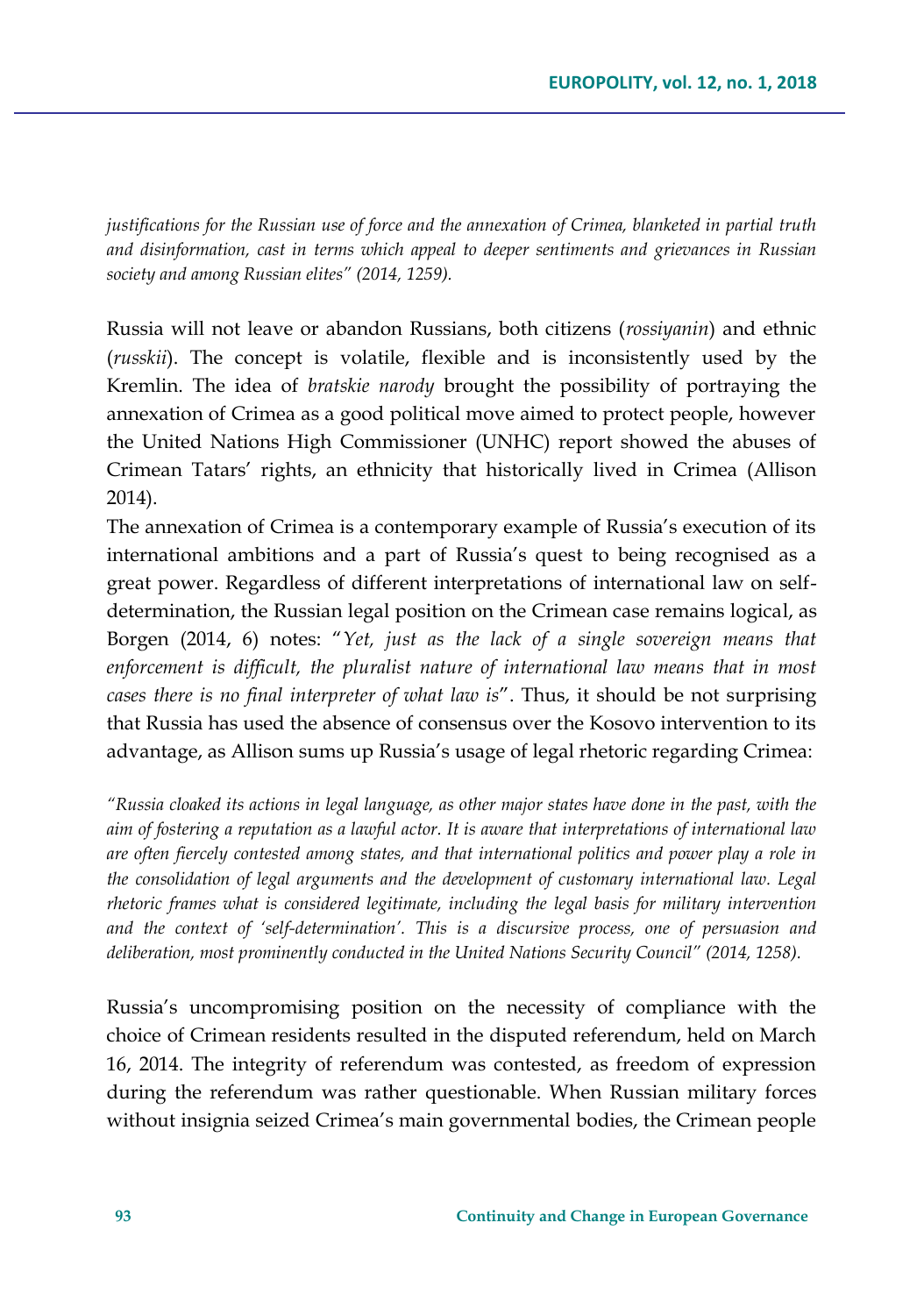were not left with much of a choice. There were few protests in Crimea regarding the referendum and since joining Russian Federation, the situation has been largely peaceful. However, there were instances of human rights abuses documented in the report by the Office of the United Nations High Commissioner for Human Rights: nonetheless, Russia managed to deter accusations of human rights abuse at one of the meeting of UN SC (United Nations Security Council) (Allison 2014). The arguments used by the Kremlin to defend the annexation ranged from the Kosovo precedent to 'humanitarian'. From a perspective of international law, Moscow also tried the *post factum* approach. This is an attempt to re-interpret international law to legitimise its actions. Often quoting comments from the United Nations International Court on declarations of independence, Putin insisted on the right of nations to selfdetermination and has repeatedly claimed that the referendum happened within accordance to international law, were free and transparent (The Putin Interviews: Part 3 2017). Although it should be highlighted here, that international law does not recognise historical claims to territory. Despite the report presented at the UN SC regarding human rights abuses and questionable conditions for a free open referendum in Crimea, Russia had an adamant position that the results of the referendum should be respected and if the Crimean people want to join the Russian Federation they should be allowed to do so. However, as Galeotti mentions in his book H*ybrid War or Gibridnaya Voina?* (2016):

*"the Russians have been quick to spot—that modern technologies and modern societies mean that a shooting war will likely be preceded by and maybe even almost, but not quite, replaced by a phase of political destabilisation. The second, though, is the political war that Moscow is waging against the West, in the hope not of preparing the ground for an invasion, but rather of dividing, demoralising and distracting it enough so that it cannot resist as the Kremlin asserts its claims to being a 'great power' and in the process a sphere of influence over most of the post-Soviet states of Eurasia"* (p.4, emphasis in the original).

Such calculations played out quite well for Russia. Although it is rather early to talk about drastic changes in Russian foreign policy that are exclusive to the results of the annexation of Crimea, however the annexation itself is quite a unique case. Clearly, there will be more consequences to follow, but these are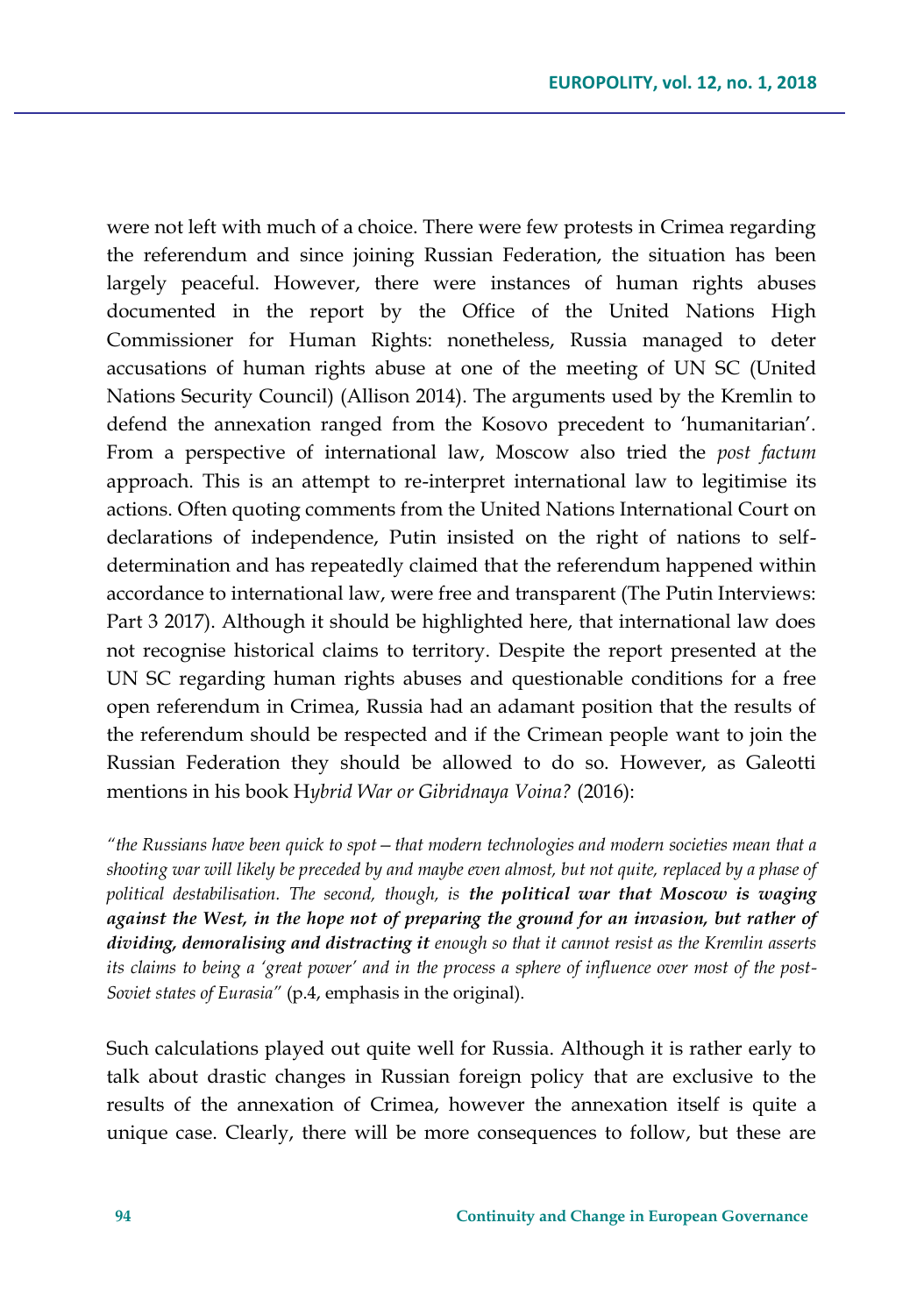rather difficult to predict, in part because U.S. President Donald Trump continues to surprise the American and international public with unexpected and unorthodox political decisions, regarding Russia especially. Taking into account that President Barack Obama initiated the economic sanctions against Russia and the allegations regarding Russian involvement into the latest presidential elections in the US, the situation in Ukraine has become a conundrum over what actions should be deemed appropriate in the case of Russia annexing Crimea. Despite significant international uncertainty over the situation in Ukraine, it did affect Russian policies and a few changes following Russia's involvement in Ukraine have started to take shape. Firstly, economic sanctions introduced by the international community, mainly the U.S., the UK, the European Union and other Commonwealth countries weakened the Russian economy but united the population. The idea behind the economic sanctions in the West was to show Russia and its citizens that interference into another state's affairs would not be tolerated. Instead, and as explored in depth below, the sanctions resulted in the unification of negative Russian feelings towards the West. It should however be added that these feeling were never particularly warm or welcoming to begin with.

The need to allocate the Ukrainian refugees also helped to unite the Russian people. The concept of *bratskie narody* proved effective; the 'helping our brothers and sisters in need' rhetoric united Russia. The government announced additional places for Ukrainians at schools and universities, and allowed them to apply for educational grants from the governments using their Ukrainian passports (Ministry of Education and Science of the Russian Federation, 2014). Secondly, Russian domestic opinion polls show that during the year before the annexation of Crimea (2013-2014) the level of trust for Putin significantly increased from 17% to 39% (Fund «Obsshestvennoe Mnenie», 2017). The Russian public has also been consistent in its support for the return of Crimea. Polls from 2001 showed that 47% of the respondents wanted Crimea back at any cost, while 37% said that Crimea should be returned but not at the cost of good relationships with Ukraine; only 27% were ready to give up the claims for Crimea in order to keep good relationships with Ukraine (Fund «Obsshestvennoe Mnenie», 2001). In 2014, a combined 86% either definitely or mostly supported Crimea's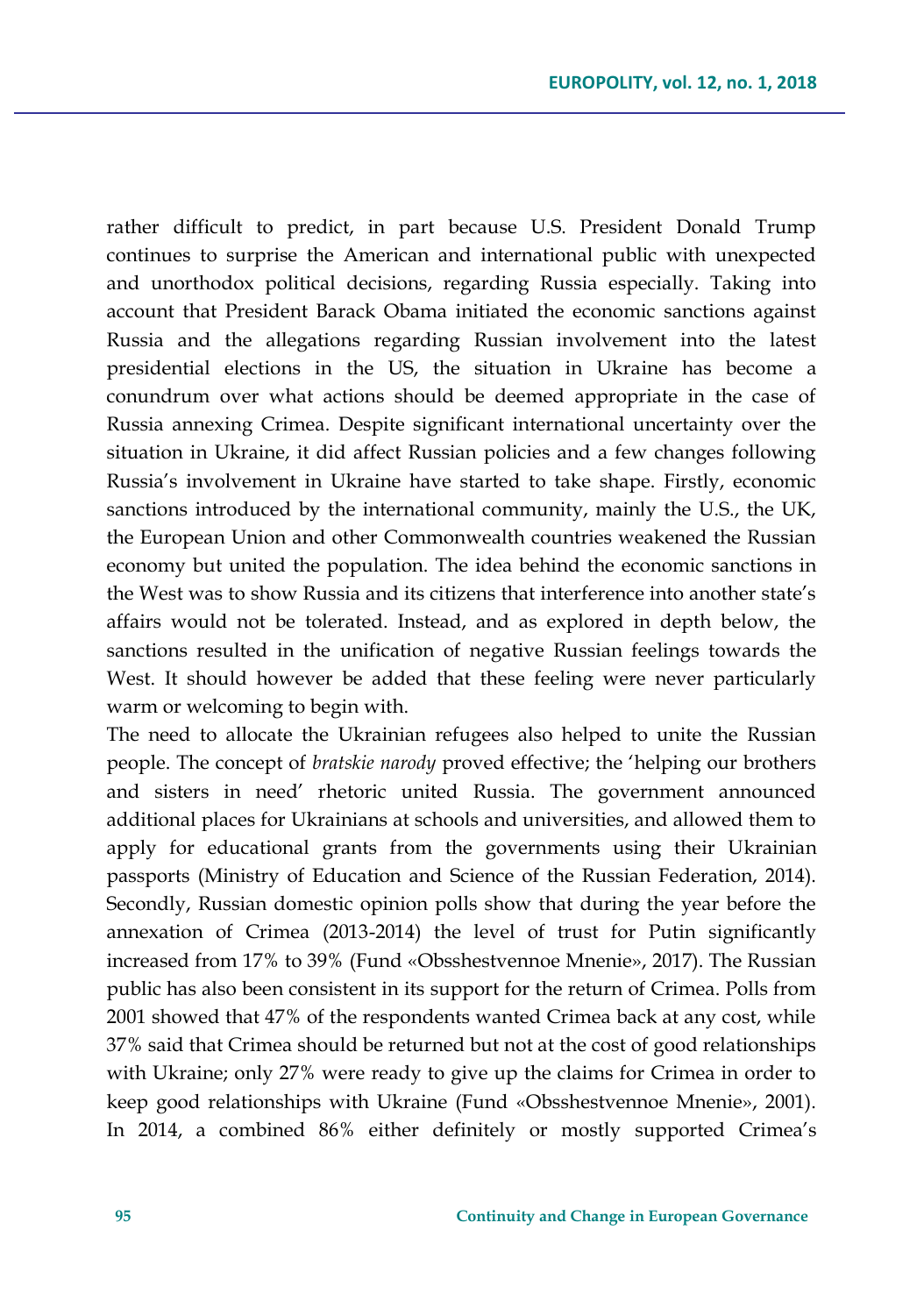reunification with the Russian Federation (Levada 2014). When the Russian president announced the ascension of Crimea into the Russian Federation, his own approval ratings skyrocketed. Polling by the *Levada Centre* show the Russian President's approval ratings rose from 61% in November 2013 to 86% in October 2014; it has consistently remained above 80% since the annexation (Levada, 'Putin's Approval Ratings' 2017). Thus, the usage of shared past rhetoric surrounding the Crimean case proved extremely effective for gaining domestic support for Putin as well as the regime consolidation in Russia (Fund «Obsshestvennoe Mnenie» 2017). In addition, Russia denied its military presence in Ukraine and Crimea, continuing with the strategy that has been used in Chechnya, which Allison (2014) calls 'deniable' intervention. Putin declared that any soldiers (or 'little green men') already on the peninsula were present in line with an agreement under international law and that no soldiers got involved with the referendum (Putin 2014). Denying the presence of military personnel in Crimea allowed the Kremlin at least to buy some time to think up possible positions in the conflict, and how the international observers and other players would accept those. Although the strategies in Chechnya were also used in Ukraine, the finesse with which the Kremlin used different rhetoric in these rather similar cases of self-determination shows that Russia is becoming more visible on the international arena, especially after the annexation of Crimea and the current situation in Syria. Putin as the personification of the Russian will gains more power domestically and abroad.

The situation in Ukraine reshaped the targeted securitisation audience in Russia, changing people's opinions: almighty Russia did not give up under pressure from 'evil' Chechen terrorists when they were demanding their right to selfdetermination to be respected but happily orchestrated the situation to return Crimea to the Russian Federation, helping their 'brothers in need'. However, the ethnic card was never played in Chechnya. "*Chechens are not ethnically Russians so they are evil*" was never a rhetoric used in Chechnya, but was easily applied in Ukraine: "*they are our brothers, we are the same people*" was consistently used, for example by Sergei Ivanov when assessing the situation with refugees in Rostov na Donu, June 2014 (The Kremlin 2014). Undeniably, the way in which the ethnic card was played in Ukraine proves to be more politically versatile: it is more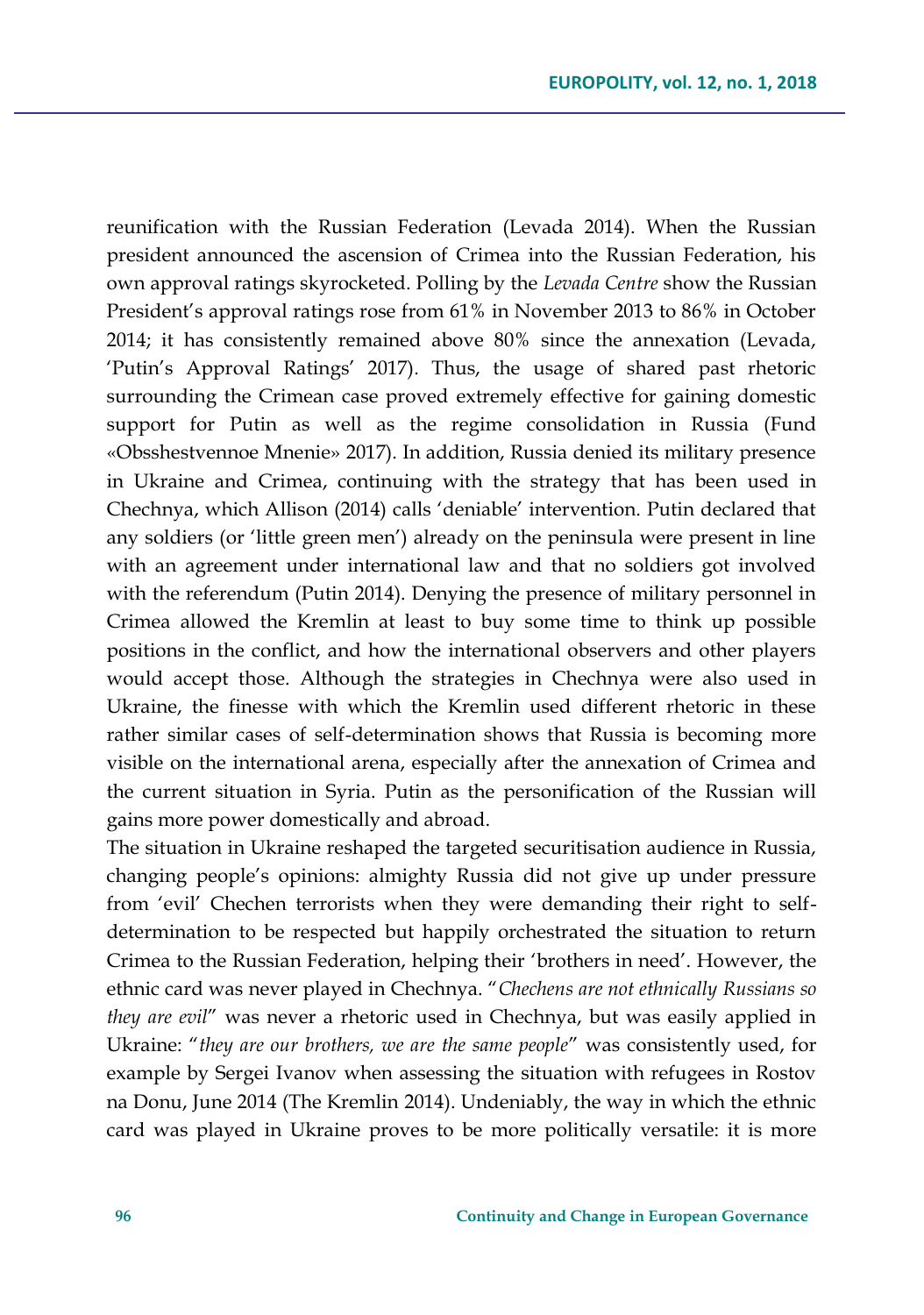constructive to change public opinions in Russia using a unifying, allencompassing concept of all Russian-speaking people being connected than excluding any nations.

# **6.THE PAST AS JUSTIFICATION FOR THE ANNEXATION OF CRIMEA**

Historical narratives of greatness that are grounded in success are hugely important to the Russian government, as visible in Russia's foreign policy towards the 'near abroad'. The Crimean annexation witnessed an increase in the use of history as a way of securitising Russia and Russian interests. The state applied references to the Great Patriotic War as a defence mechanism with the aim of arousing patriotic fervour amongst the population with an underlying message that this was a temporary struggle to be overcome. On a deeper level, it implied that Russia's way of life and civilisation were again under threat from surrounding hostile others. The sensitive nature of Crimea and military patriotism surrounding the peninsula meant that as the Russian state saw Ukraine within its historic and emotional right to intervene in; an 'illegal coup' financed by Western powers was simply unacceptable.

The annexation also involved a questioning of history to legitimise Russia's actions alongside the messages of historic glories coated in patriotism. The Kosovo precedent was an attempt by the Kremlin to use the recent past against the West in order to justify its annexation, citing that it was a case "*created by our Western colleagues*" in a "*very similar situation*" (Rotaru 2016). As Kosovo was able to separate from Serbia after 500 years, Russia argued the Crimean people should also be able to decide their own fate. Another claim was that the initial transfer of Crimea in 1954 to the UkSSR (Ukrainian Soviet Socialist Republic) was illegal under the Soviet constitution, as it lacked the required approval of the Supreme Soviets. Although this argument is factually false and has consequently not been used since 2014, Crimea was labelled a special case of particular importance for Russian civilisation (Zadarozhniy 2017).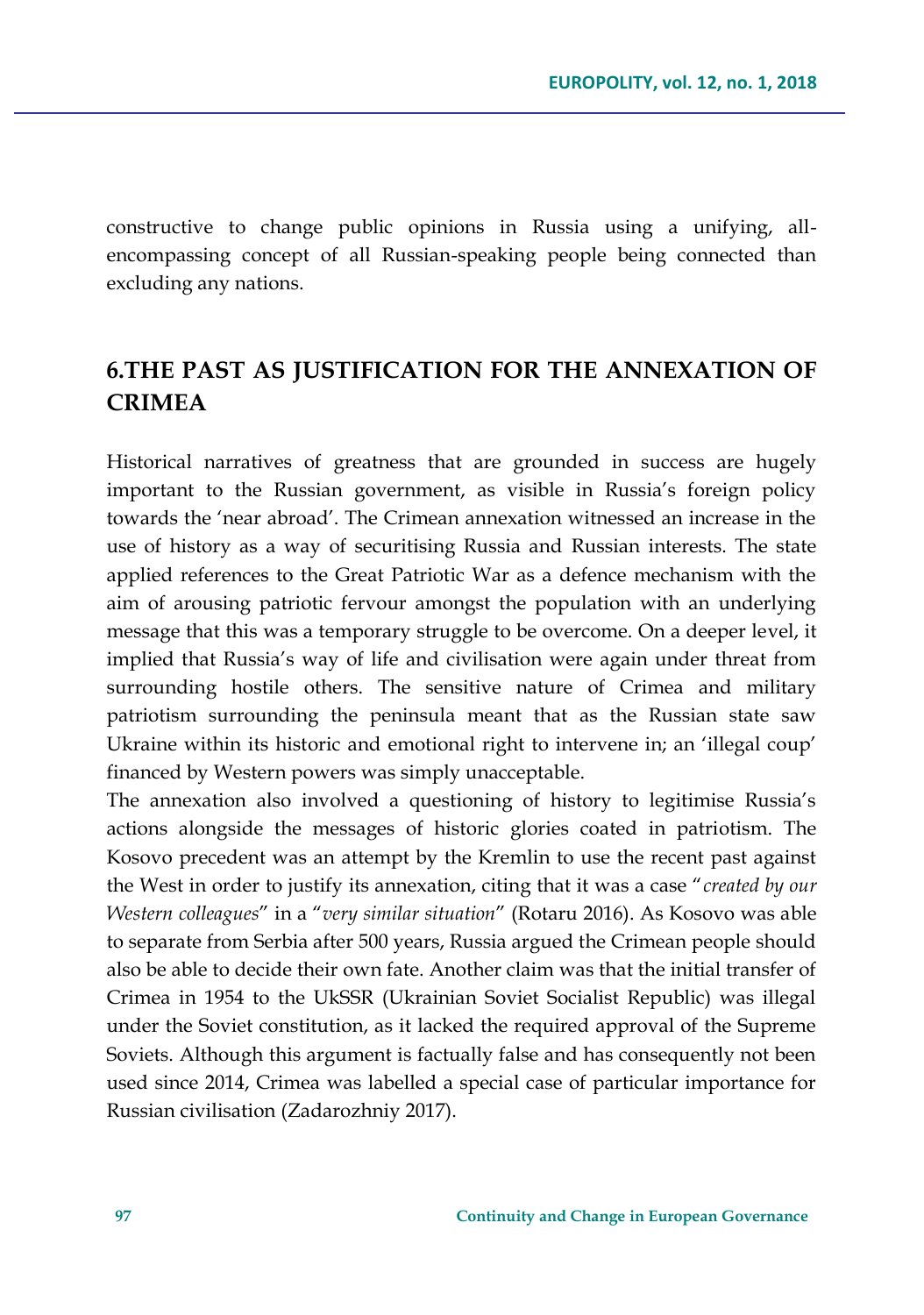As during the Colour Revolutions, the fear of NATO on the borders of the Russian state or even occupying a city symbolic of its military glory was heightened. The security factor surrounding Crimea tied in with the historical rhetoric used by both the Russian President and his Foreign Minister, Sergei Lavrov, the latter of whom stating that Crimea is a land where a lot of blood had been spilt and statehood was at stake (Lavrov 2014). The Crimean question was also of geopolitical importance; one of concerns was Russia's access to the Black Sea. Putin declared that Russia cannot give up everything it had fought for since the time of Peter the Great (Putin 2014). On the outset, this can appear as Russia re-asserting its international ambitions and or acting as an aggressor nation. However, in trying to create a new type of state, the past is essential in the state building process, and therefore, this is a modern and Russian form of identity politics. Furthermore, the existence of the Russian state has always relied upon the projection of strength to secure the country, which means many international disputes and disagreements are often perceived as an attack on Russia's history and attempts to undermine Russian sovereignty, provoking a reaction from the Kremlin.

## **7.UNITED AGAINST THE 'ENEMY'**

Russia's response to the Western sanctions post-Crimea displayed signs of both hard and soft power. The state was able to utilise Russia's strong sense of military patriotism in explaining an increase in the military budget to \$81 billion in 2015, and increased again the following year. Some of the new technology was displayed at the seventieth anniversary Victory Day parade in Moscow.<sup>1</sup> This conveyed a message that Russia had no intention of backing down from its interests and was prepared to defend them. This is also true of certain military

 $\overline{a}$ 

<sup>1</sup>However, figures released by the Treasury suggest the budget was cut 25% in 2017, the lowest level since the early 1990s. See *The Moscow Times*, 2014. Russian Defence Spending to Hit Record \$81 Billion in 2015, https://themoscowtimes.com/articles/russian-defensebudget-to-hit-record-81-billion-in-2015-40468 accessed 17/07/2017.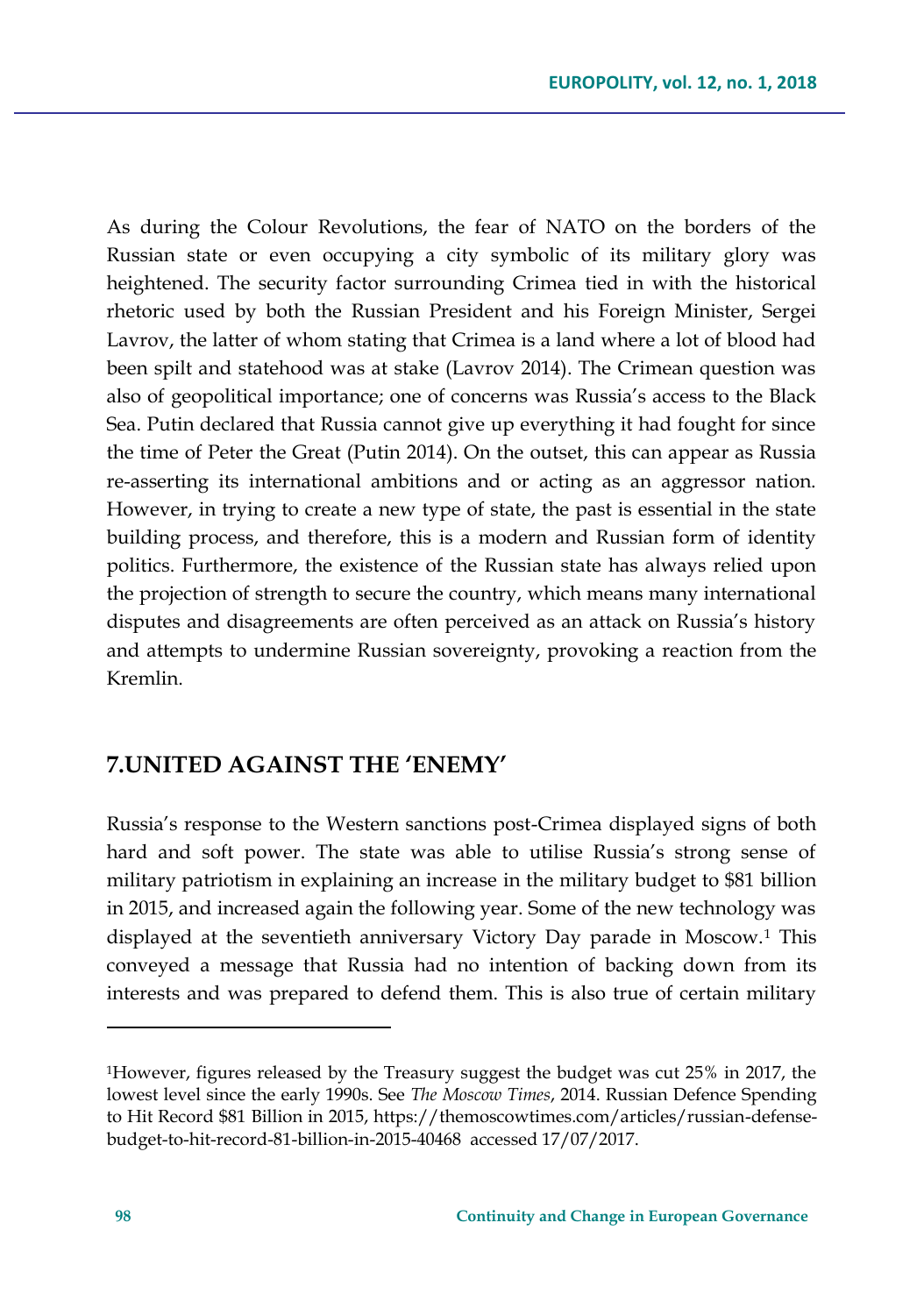exercises conducted near NATO member states and expulsion of US diplomats in 2017 in response to further sanctions initiated by the US Congress during the 'Russia investigation'<sup>1</sup> . Crimea's annexation being portrayed as a gift by the government saw national pride drastically increase in the immediate aftermath. Combined with a surge in support for the Russian president, another *Levada* poll showed that 80% of Russians felt proud to live in Russia, and the majority of pride centered on Russian history (44%); two years later, this had decreased to 75% (Shevchenko 2016). This suggests that historical patriotism as a legitimisation tool for its actions abroad is effective and that the sanctions were viewed as a small price to pay, as Russia was predicted to return to growth in 2017 after two years of recession (The Economist 2017). The federal television channel *Rossiya 1* also produced a documentary *Krym, put' na rodinu* (Crimea, the way home). The documentary's premise was that Putin revealed Russia's willingness to defend the peninsula from a military attack (Krym, put' na rodinu 2014). The title gives further confirmation to the nature of Crimea being a gift to the Russian people and a representation of its return to a natural 'great power' status. In addition, the aftermath of Maidan saw the new Ukrainian government depicted as 'fascist thugs' by Russian media (Pearce 2017). This attempt to appeal to nostalgia from the Great Patriotic War was to push against the idea of Ukraine moving closer to the West who 'orchestrated' the events. As many Russians feel Ukraine was 'lost' after the Soviet collapse, this further reflects Russia's concern over 'traditional' and civilisational territory, which should be securitised if the internal situation is to remain stable.

 $\overline{a}$ 

 $<sup>1</sup>$  The Russia investigation' was the phrase coined to describe the legal investigation into</sup> the alleged ties between Donald Trump's Presidential Campaign and the Russian government during the 2016 U.S. Presidential election, in which Russia was widely believed to have interfered with to favour the Republican nominee.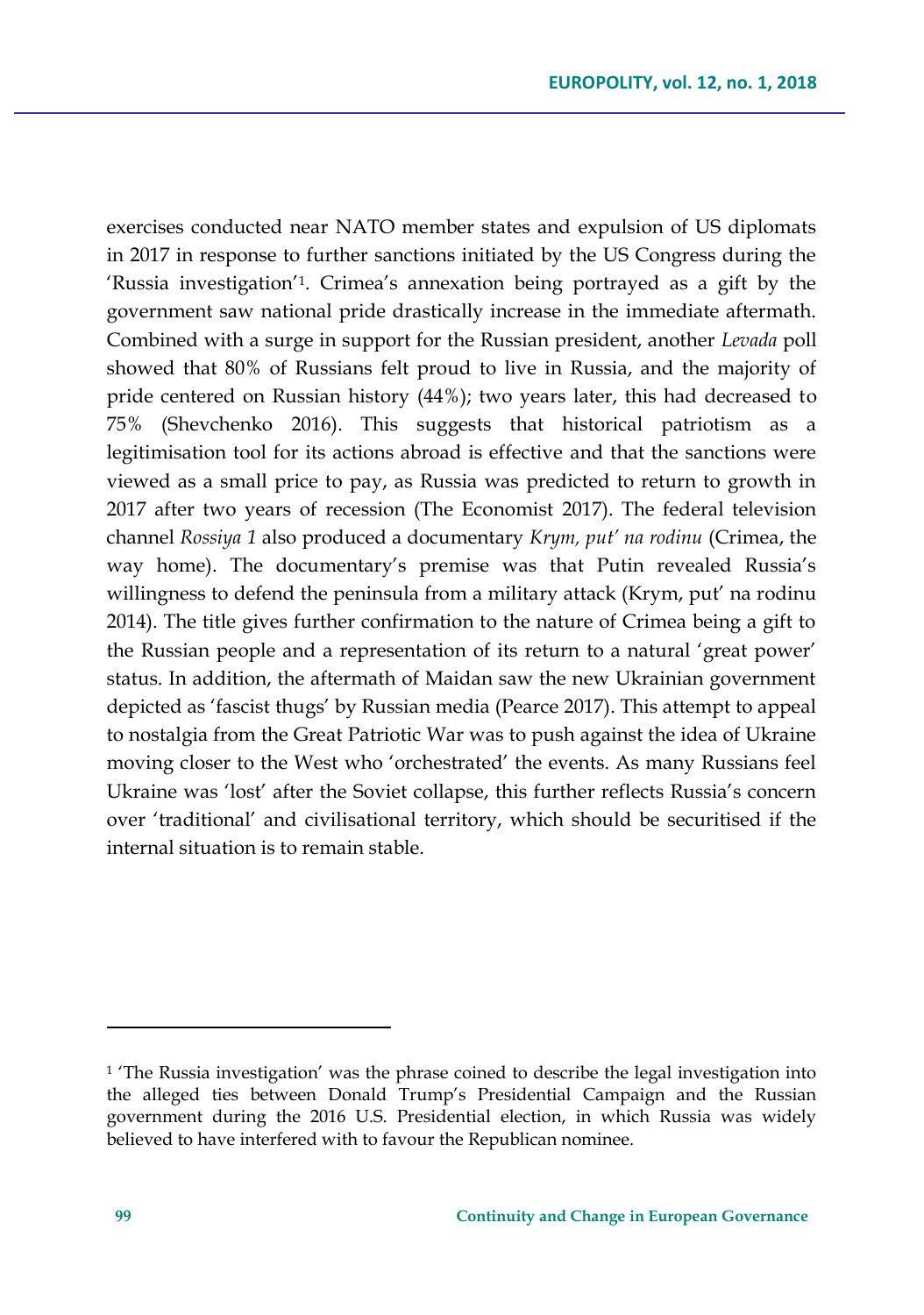## **8.MILITARISATION OF SOCIETY**

Militarisation of Russian society helped to boost Putin's domestic popularity and has been introduced and implemented in different ways. Militarisation extended to Russian schools, with the introduction of military education. This includes lessons in bravery and a variety of military skills such as maintaining firearms (RIA Novosti 2016). This also involves more military history and learning things such as tactics, and is combined with the development of a new series of school history textbooks and lessons on the annexation of Crimea. Moscow's Department of Education and Methodological Centre, the body that sets the public school curriculum, issued guidelines for Russian teachers to lead a class entitled 'We are United' about Crimea's joining the Russian Federation, in order to clarify for students 'what actually happened' (Radia 2014). Whilst the official aim of this was to give the patriotic education programmes more of a structure and for students to be aware of themselves as citizens, it was a clear reaction to events abroad and an attempt to legitimise its own actions. The suggested lesson plan is uncannily close to the Kremlin's narrative and even asks students to analyse Sevastopol's strategic importance, including its strong and weak defence points (Mosmetod 2014). This does not just seek an awareness of oneself as a citizen, but rather teaches students the importance of defending the motherland, even territories beyond its modern borders, thus reiterates the uniqueness of Russia and the importance of its participation in international affairs. In public, many Russians began to wear the orange and black ribbon of St. George as a symbol of their patriotism during the sanctions period, which is usually worn to celebrate victory in the Great Patriotic War (Pearce 2017). This symbolised that Russians remember how they defeated the enemy (Nazi Germany), overcome tremendous hardship and saved the world. The message also extends to school textbooks, where for example the Molotov Ribbentrop pact is depicted as the USSR being 'forced' to join in because Europe would not accommodate the USSR in its collective security, to then go on and document the great victory, immense sacrifice and bravery (Dannilov et al 2013).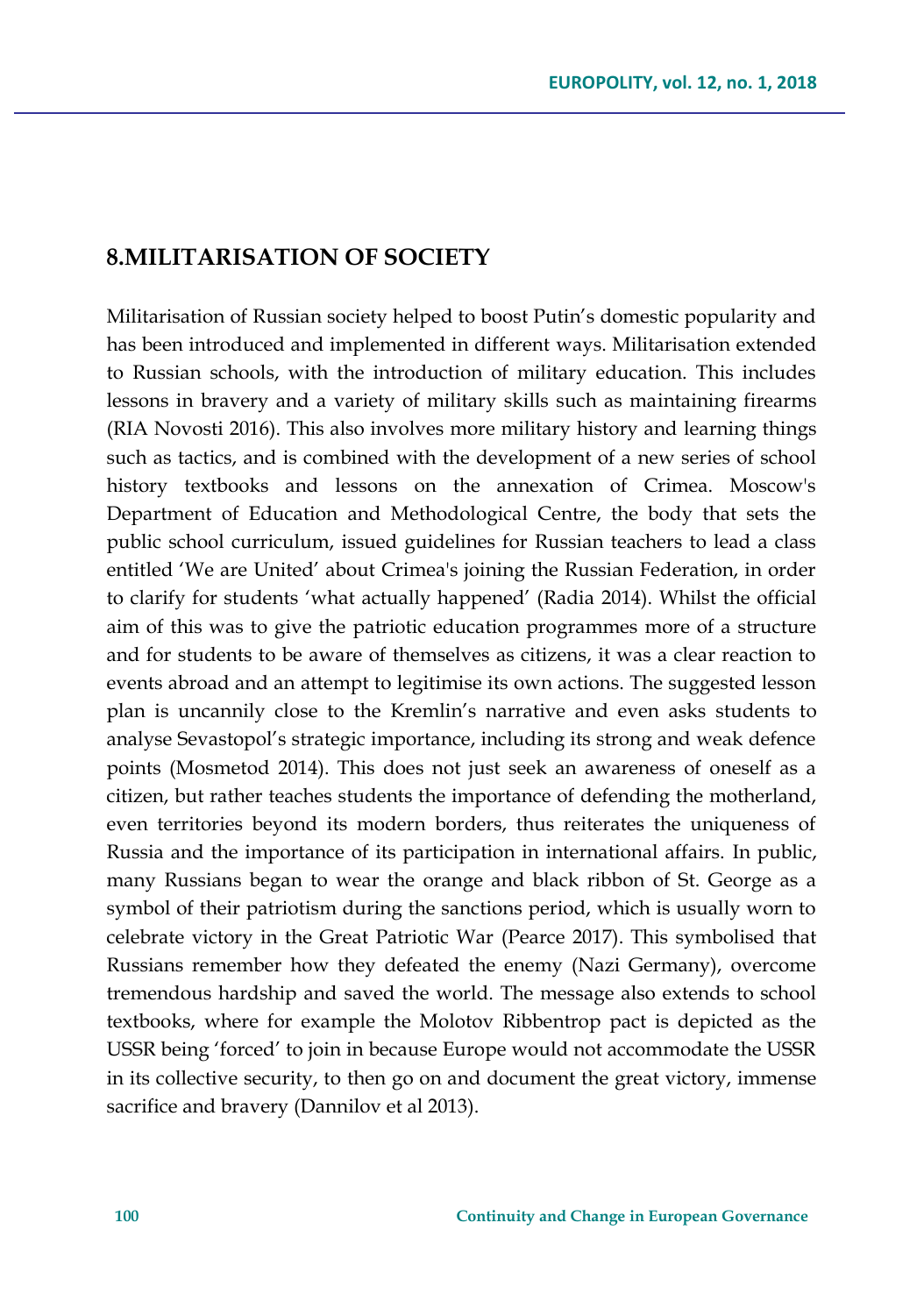#### **9.CONCLUSION**

This paper has shown how the securitisation of a shared past was used as a unifier in modern Russia, which is not exclusive of Russians with the borders of the modern Russian state. This is by design to add legitimacy to the existential and external threats seeking to undermine Russian sovereignty. Due to the redundancy of Russia's legal arguments surrounding the annexation of Crimea, securitisation was a likely fall back with old arguments becoming relevant again. This paper has shown that domestically, the state's securitisation arguments gained enough resonance to justify emergent political responses, but achieved mixed results. The use of the past in defending Crimea's annexation was successful in securing support from the Russian population and allowed the state to exercise its power through different channels, ultimately aimed at securitising the state's decisions. The resulted surge in patriotism due to a historical justification provided a sense of credibility in lacking legal arguments surrounding Crimea's annexation, changing the securitisation audience in Russia. However, there were drawbacks as well: Russia was expelled from the G8 and the ruble plummeted following Western sanctions and falling oil prices. Yet, Russia continues to feel surrounded since only a handful of countries formally recognised Crimea joining the Russian Federation, which allowed the state to put forward the notion that it was under threat since the international community disregarded its positions. The economy and state's ability to exercise power on the international level were all under threat and scrutiny, so history served as an antidote, although some critics like Alexei Navalny labelled it a distraction (BBC Hardtalk 2017). However, increased patriotism appears to have only had short-term success. By 2017, patriotic fervour surrounding Crimea was burning out. This may also add to the decision to erect a monument dedicated to the Russian Civil War here for the centenary of the October Revolution. This event could not go un-covered or un-commemorated, but as an uncomfortable subject, the revolution is not an ideal legitimisation tool. The planned monument in Crimea helps tie to Russian patriotism, soften the narrative of a 'tragedy' and prevent the population from using it against the state. Referring back to Balzacq, this security problem has emerged, evolved, was used by the Kremlin to its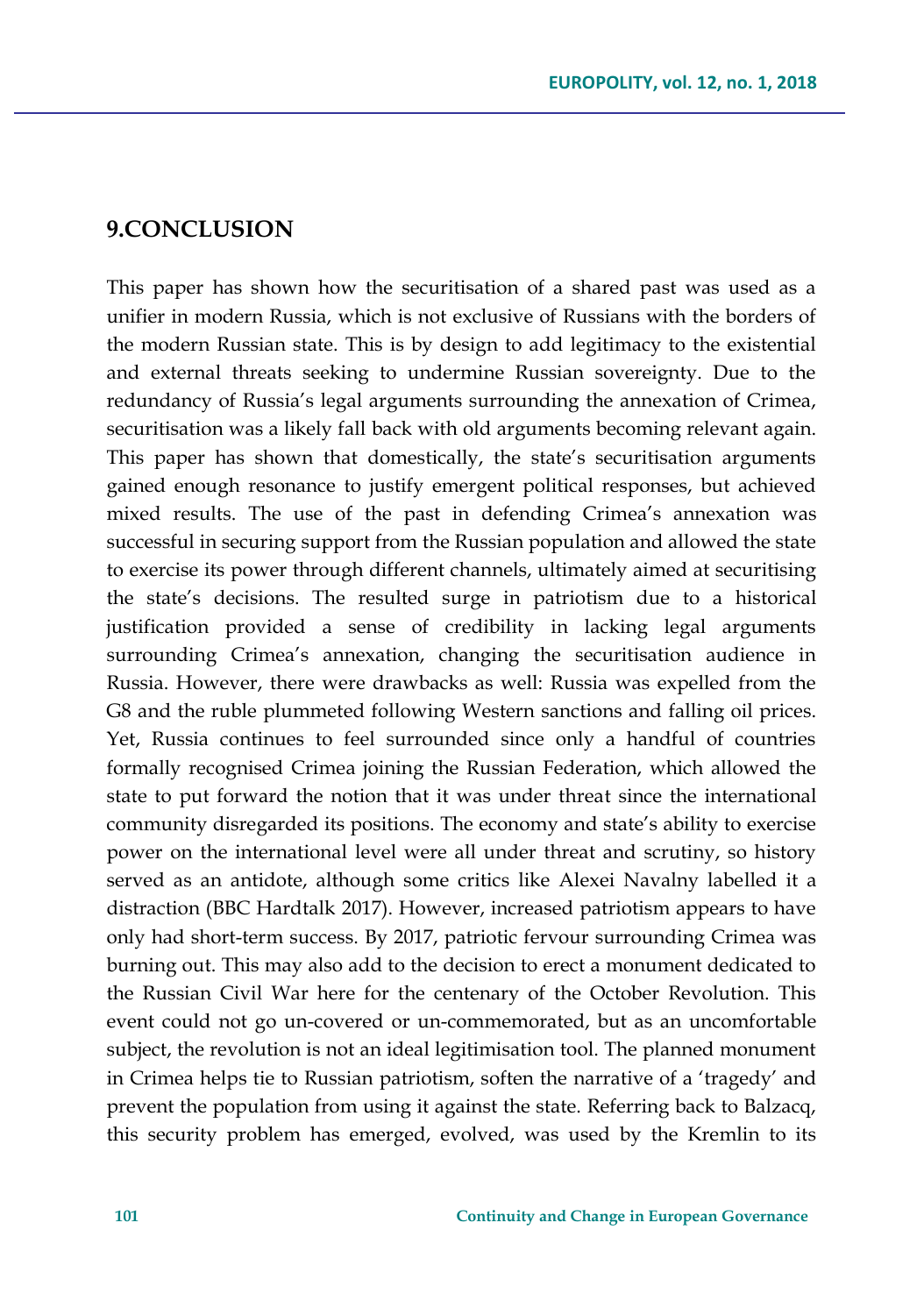advantage. However, it has not fully dissolved yet, and therefore, a short-term strategy. Further threats to Russian security will require new and more developed arguments, although it should be kept in mind that Russia has a tendency to return to approaches that worked successfully in the past.

### **REFERENCES**

Alexei Navalny interview on *BBC Hardtalk*, January 18 2017 *BBC News*.

 Allison, Roy. 2014. *Deniable Intervention in Ukraine: how and why Russia broke the rules* International Affairs, vol.90, 6

 Aradau, C. 2010. *Rethinking Trafficking Women*  http://doi.org/10.1057/9780230584228

 Balzacq, T. 2010. Constructivism and Securitization Studies. In M. Dunn Cavelty & V. Mauer (Eds.), *The Routledge Handbook of Security Studies* (pp. 56–72). Abington, UK, and New York: Routledge.

 Borgen, C. J. 2014. The Crimea, Compliance, and the Constraint of International.

 Buzan, B., Wæver, O., & de Wilde, J. (1998). *Security: A new framework for analysis*. *Lynne Reinner Publishers, Inc.* Lynn Reinner Publishers, Inc. http://doi.org/10.2307/2586187

 Cheskin, A. 2014. *Russia's Compatriot Policy: the consolidation and 'Rossification' of Russian speakers abroad*, accessed 29/08/2017.available at file:///C:/Users/aser/Downloads/Russia\_s\_compatriot\_policy\_The\_consolida. pdf

 'Crimea'. 2014. Levada Centre, accessed 08/11/2017 available at https://www.levada.ru/en/2014/11/12/crimea/

 Dannilov, A.A., Kosulina, L.G., and Brandt. M.Y. 2013. *Istoriya Rossii XX nachalo XXI veka*, Moscow: Prosveschenie.

 Emmers, R. 2007. Securitization. In A. Collins (Ed.), *Contemporary Security Studies* (pp. 109–125). Oxford: Oxford University Press.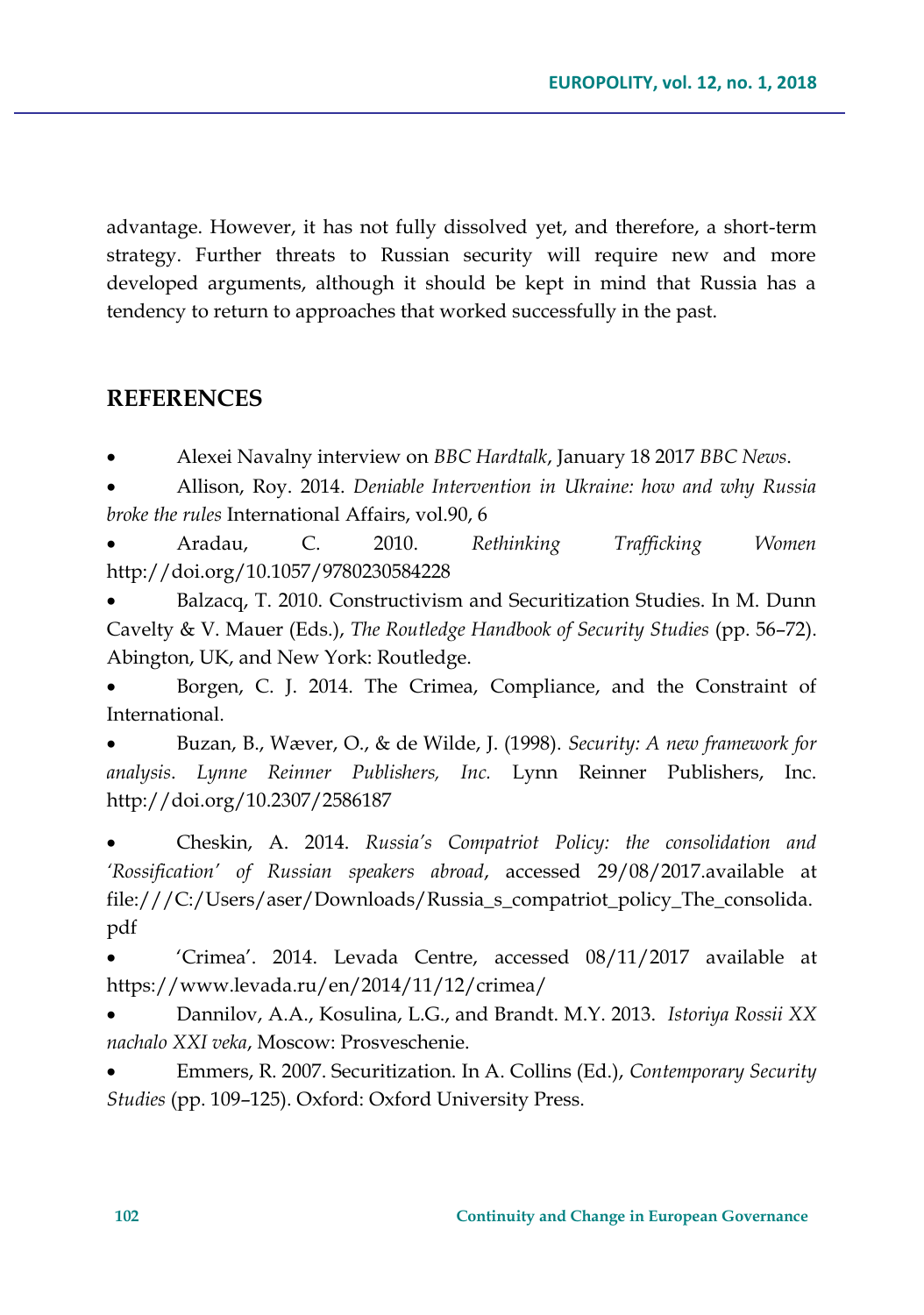Fund «Obsshestvennoe Mnenie». 2001. Половина россиян хотят вернуть Крым. A half of Russia's citizens want the return of Crimea. Retrieved July 3, 2017, from http://bd.fom.ru/report/cat/inter\_pol/terr\_conf/of013105

 Fund «Obsshestvennoe Mnenie». 2017. *Доминанты. Поле мнений. Dominants. The field of opinions.* Retrieved from http://bd.fom.ru/pdf/d25pi2017.pdf

 Kagan, R. 2017, February. Backing Into World War III. America must check the assertive, rising powers of Russia and China before it's too late. Accepting spheres of influence is a recipe for disaster. *Foreign Policy*, 1–10.

Kraus, Sergei. 2014. *Krym, put' na rodinu*, Documentary, Russia: VGTRK.

 Lavrov, Sergei. 2014. "Speech by the Russian Foreign Minister, Sergey Lavrov, and his answers to questions during the First Forum of Young Diplomats of the CIS Countries," 25 April, accessed 2/04/2017. Available at: http://www.mid.ru/ru/home.

 Leonaite, E., & Zalimas, D.2016. The Annexation of Crimea and Attempts to Justify It in the Context of International Law. *Lithuanian Annual Strategic Review*, *14*(1), 11–63. http://doi.org/10.1515/lasr-2016-0001.

 *Metodicheskie rekommendatsii po prvedeniyu klassnogo chasa po teme 'my vmeste'*. 2014. Accessed 10/07/2017. Available at

http://mosmetod.ru/metodicheskoe-prostranstvo/klassnyj-

chas/metodicheskie-rekomendatsii-po-provedeniyu-uroka-klassnogo-chasa-poteme-my-vmeste.html.

 Order No. 844 of the Ministry of Education and Science of the Russian Federation of July 28, 2014. Retrieved from http://base.garant.ru/70764076/

 Pearce, James. C. 2017. '*History Matters: the use of Russia's 'official past' and the shifts in its Post-Soviet foreign policy*, in Rotaru, Vasile and Troncota, Miruna (eds.), *Russia and the Former Soviet Space: instrumentalizing security, legitimizing intervention*, Cambridge: Cambridge Scholars

 'Putin's Approval Ratings. 2017. *Levada Centre*, accessed 08/11/2017 available at https://www.levada.ru/en/ratings/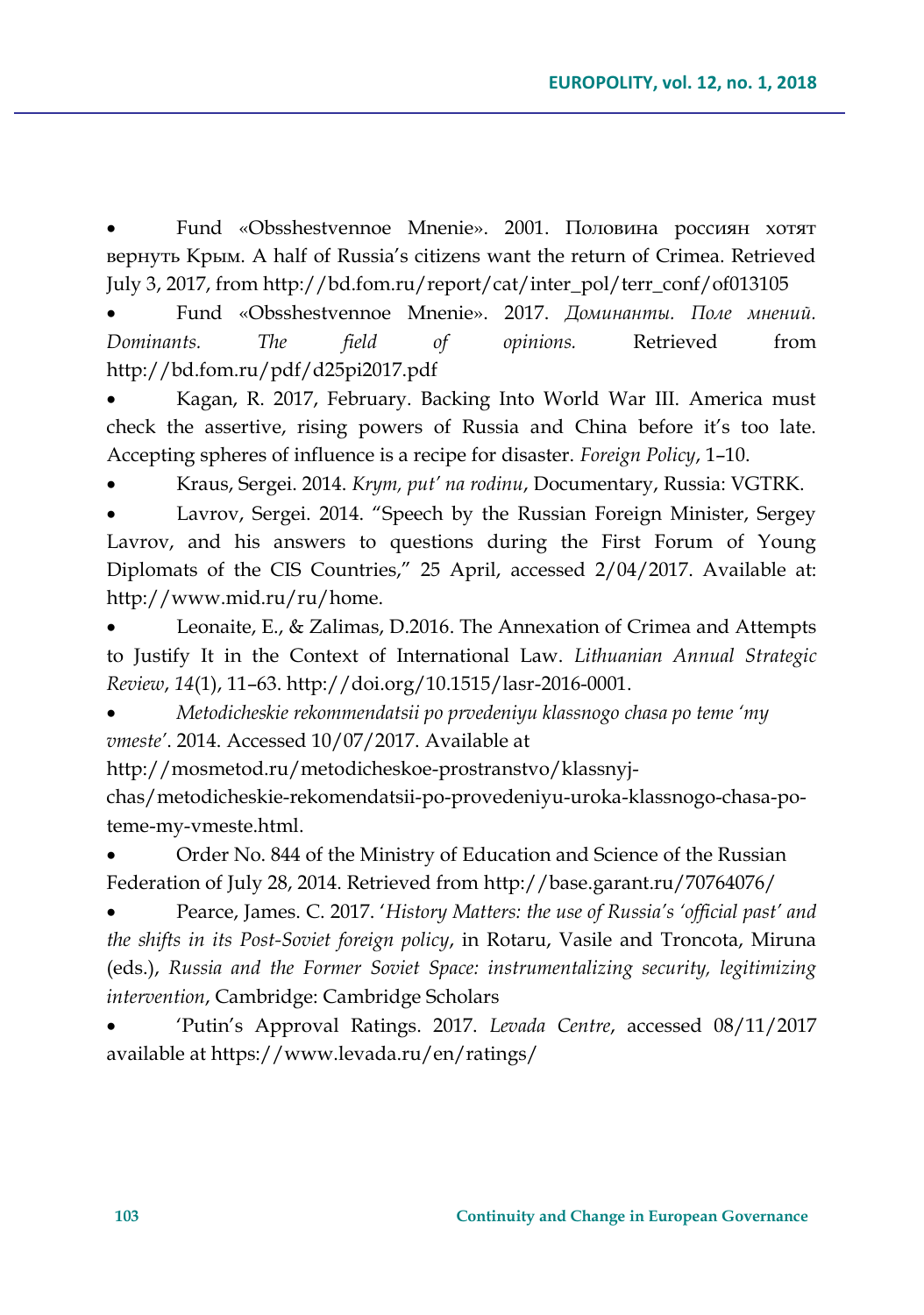Putin, Vladimir. 2014. "Address by President of the Russian Federation", 18 March accessed 2/04/2017. Available at: http://en.kremlin.ru/events/president/news/20603

 Putin, Vladimir. 2014. "Speech by the Russian President, Vladimir Putin, during the Conference of Russian ambassadors and permanent representatives," 1 July, accessed 29/04/2016. Available at: http://archive.mid.ru/bdomp/brp\_4.nsf/e78a48070f128a7b43256999005bcbb3/ 6328ab19 489b523b44257d09001c3de6!OpenDocument.

 Radia, K., 'Russia Already Selling Crimea Annexation in schools', *ABC News,* accessed 22/08/2017. Available at: http://abcnews.go.com/blogs/headlines/2014/03/russia-already-sellingcrimea-annexation-for-school-lessons/

 Rotaru, Vasile. 2016. *Russia's Post-Crimea Legitimization Discourse and its Challenges for the EaP Countries*, EURINIT Proceedings 2016, accessed 07/08/2017. Available at: http://cse.uaic.ro/eurint/proceedings/index\_htm\_files/EURINT%202016\_ROT .pdf

 Rotaru, Vasile . 2017. *Forced Attraction?* Problems of Post-Communism, DO1, http://dx.doi.org/10.1080/10758216.2016.1276400

 Russia's Foreign Policy Concept 2008, presented by President D.A. Medvedev.

Russia's Foreign Policy Concept 2013, presented by President V.V. Putin.

Russia's Foreign Policy Concept 2016, presented by President V.V. Putin.

 'Sanctions on Russia: the punishment continues', *The Economist*, August 5 2017.

 Schmidt, M. 2005. *Is Putin Pursuing a Policy of Eurasianism?*, Demokratizatsiya, Winter.

 Sergei Ivanov posetel tsentry razmescheniya grazhdan Ukrainy, poluchibshikh vremmenoe ubezhische na terriotrii Rossii, 19 June 2014, accessed 11/09/2017 available at http://kremlin.ru/events/administration/45939

 Shevchenko, Nadia. 'Survey: Russians are simultaneously proud of 2 Russias, *Russia Beyond the Headlines*, accessed 30/08/2016. Available at: